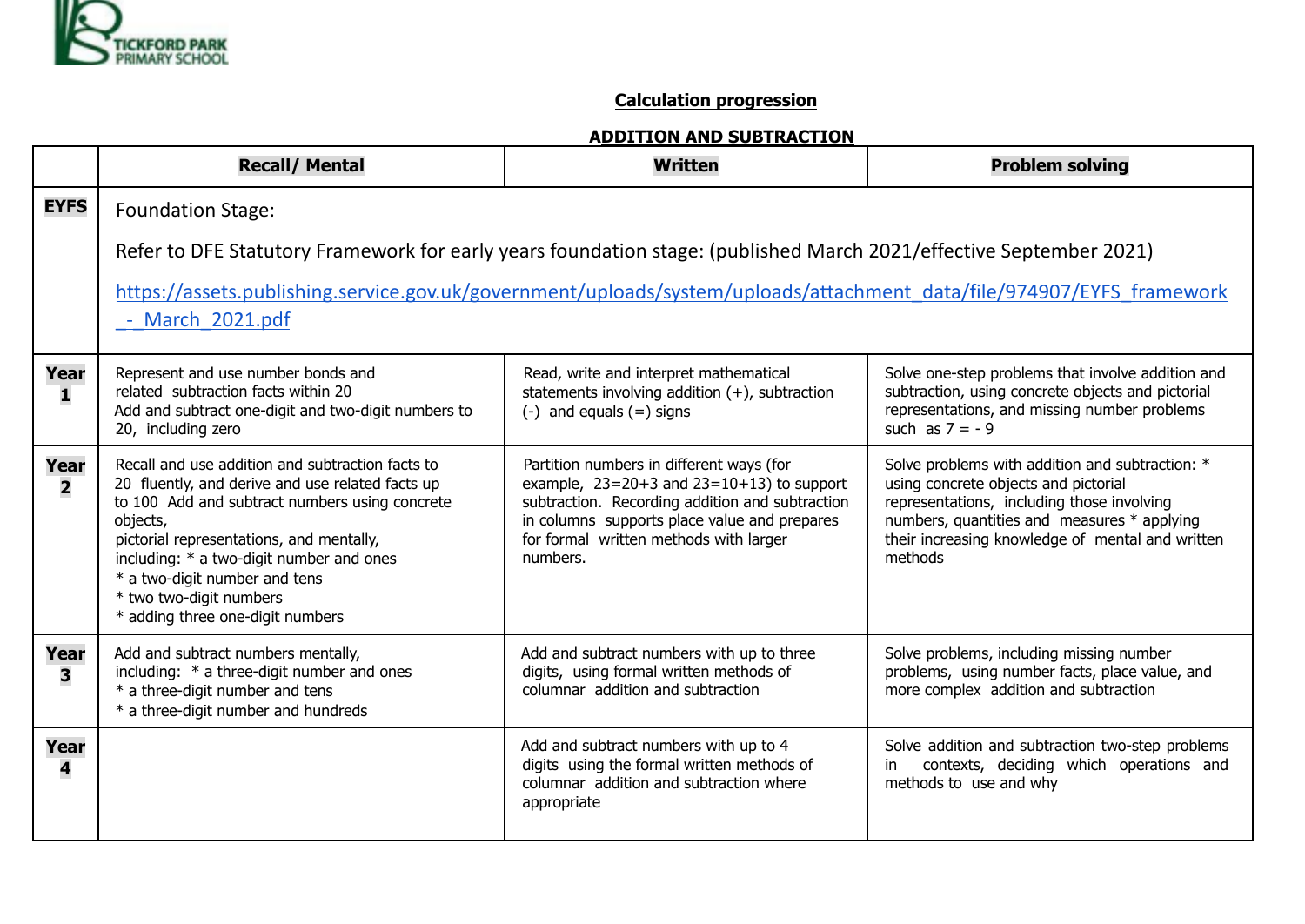| Year      | Add and subtract numbers mentally with<br>increasingly large numbers              | Add and subtract whole numbers with more<br>than 4 digits, including using formal written<br>methods (columnar addition and subtraction) | Solve addition and subtraction multi-step problems<br>in contexts, deciding which operations and<br>methods to use and why |
|-----------|-----------------------------------------------------------------------------------|------------------------------------------------------------------------------------------------------------------------------------------|----------------------------------------------------------------------------------------------------------------------------|
| Year<br>6 | Perform mental calculations, including with<br>mixed operations and large numbers |                                                                                                                                          | Solve addition and subtraction multi-step problems<br>in contexts, deciding which operations and<br>methods to use and why |



## **Calculation progression**

## **MULTIPLICATION AND DIVISION**

|                                 | <b>Recall/ Mental</b>                                                                                                                                                                                                                                                                                                                               | <b>Written</b>                                                                                                                                                                                                                                          | <b>Problem solving</b>                                                                                                                                                                                                                                 |
|---------------------------------|-----------------------------------------------------------------------------------------------------------------------------------------------------------------------------------------------------------------------------------------------------------------------------------------------------------------------------------------------------|---------------------------------------------------------------------------------------------------------------------------------------------------------------------------------------------------------------------------------------------------------|--------------------------------------------------------------------------------------------------------------------------------------------------------------------------------------------------------------------------------------------------------|
| Year<br>ı                       | Count in multiples of twos, fives and tens                                                                                                                                                                                                                                                                                                          |                                                                                                                                                                                                                                                         | Solve one-step problems involving multiplication<br>and division, by calculating the answer using<br>concrete objects, pictorial representations and<br>arrays with the support of the teacher                                                         |
| Year<br>$\overline{\mathbf{2}}$ | Recall and use multiplication and division<br>facts for the 2, 5 and 10 multiplication<br>tables, including recognising odd and even<br>numbers                                                                                                                                                                                                     | Calculate mathematical statements for multiplication<br>and division within the multiplication tables and write<br>them using the multiplication $(x)$ , division $(\div)$ and<br>equals $(=)$ signs                                                    | Solve problems involving multiplication and<br>division, using materials, arrays, repeated<br>addition, mental methods, and multiplication and<br>division facts, including problems in contexts                                                       |
| Year<br>3                       | Recall and use multiplication and division<br>facts for the 3, 4 and 8 multiplication tables                                                                                                                                                                                                                                                        | Write and calculate mathematical statements for<br>multiplication and division using the multiplication<br>tables that they know, including for two-digit numbers<br>times one-digit numbers, using mental and<br>progressing to formal written methods | Solve problems, including missing number<br>problems, involving multiplication and division,<br>including positive integer scaling problems and<br>correspondence problems in which n objects are<br>connected to m objects                            |
| Year<br>4                       | Recall multiplication and division facts<br>for multiplication tables up to $12 \times 12$<br>Use place value, known and derived facts to<br>multiply and divide mentally, including:<br>multiplying by 0 and 1; dividing by 1;<br>multiplying together three numbers<br>Recognise and use factor pairs and<br>commutativity in mental calculations | Multiply two-digit and three-digit numbers by a<br>one-digit number using formal written layout                                                                                                                                                         | Solve problems involving multiplying and adding,<br>including using the distributive law to multiply two<br>digit numbers by one digit, integer scaling<br>problems and harder correspondence problems<br>such as n objects are connected to m objects |